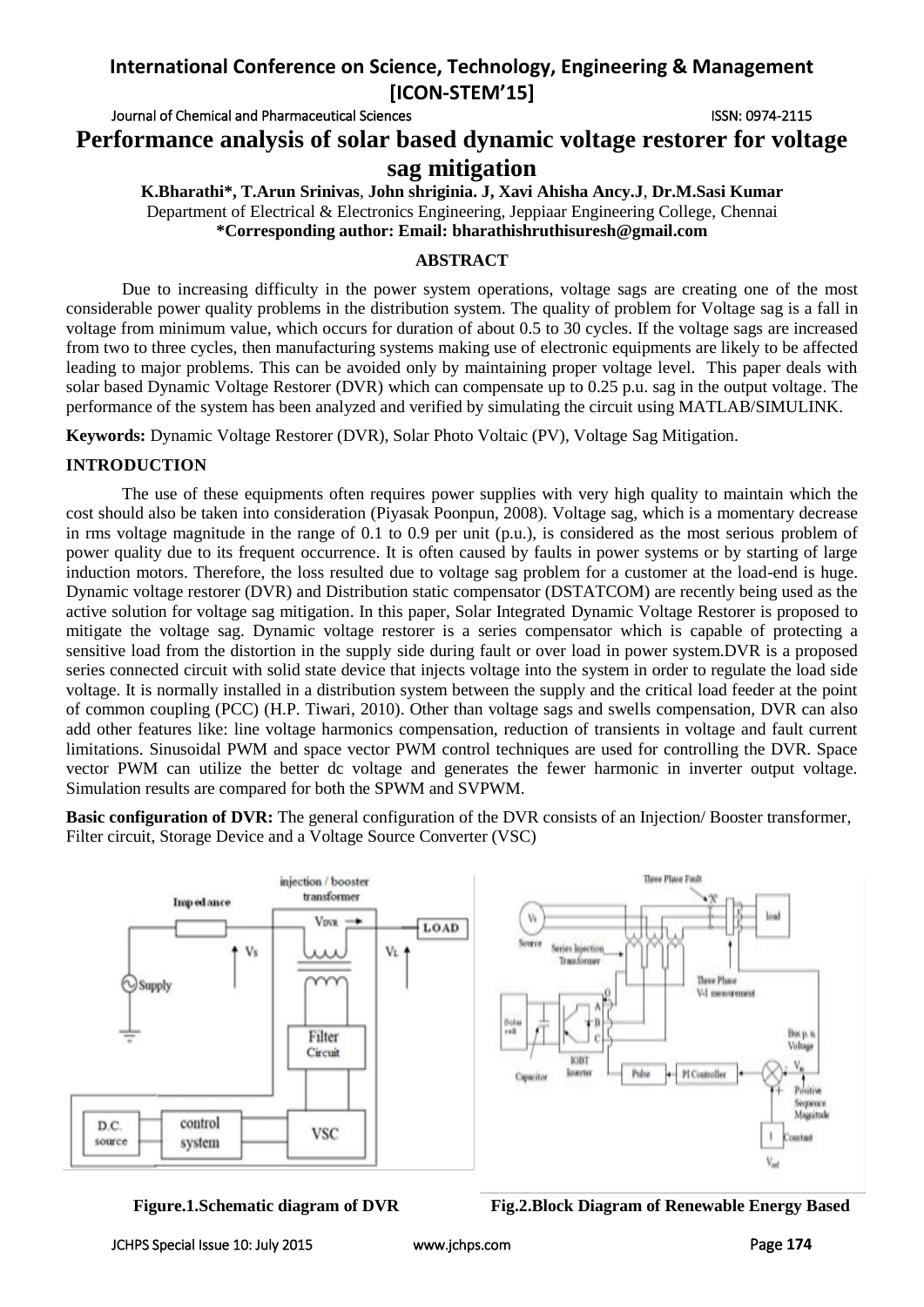# **International Conference on Science, Technology, Engineering & Management [ICON-STEM'15]**

### Journal of Chemical and Pharmaceutical Sciences **ISSN: 0974-2115** ISSN: 0974-2115

**DVR**

**Injection/ Booster transformer:** The Injection / Booster transformer is a specially designed transformer that attempts to limit the coupling of noise and transient energy from the primary side to the secondary side. **Harmonic filter:** The main task of harmonic filter is to keep the harmonic voltage content generated by the VSC to the permissible level.

**Voltage Source Converter:** A VSC is a power electronic system that consists of a storage device and switching devices, which can generate a sinusoidal voltage at any required frequency, magnitude, and phase angle. The IGCT is a recent compact device with enhanced performance and reliability that allows building VSC with very large power ratings. Because of the highly sophisticated converter design with IGCTs, the DVR can compensate dips which are beyond the capability of the past DVRs using conventional devices. The purpose of storage devices is to supply the necessary energy to the VSC via a dc link for the generation of injected voltages. The different kinds of energy storage devices are Superconductive magnetic energy storage (SMES), batteries and capacitance.

**Control algorithm:** When three phase fault occurs voltage sag will be created at load terminals as shown in Fig.5. A sequence analyzer is used to convert the load voltage to per unit quantity. The resultant magnitude is compared with reference voltage  $(V_{ref})$ . Then the error signal is given to PI controller.

### **Simulation results:**



### **Fig. 3. Simulation Circuit of DVR with solar supply**

Fig.4 is MATLAB/SIMULINK diagram of Renewable Energy based DVR for voltage sag compensation. The first simulation was carried out without renewable energy based DVR and a three phase to ground fault is applied to the system at point with fault resistance of  $0.44\Omega$  for time duration of 200 ms which results in a voltage sag as shown in Fig.4. The second simulation is carried out at the same scenario as above but now in this case renewable energy based DVR is introduced to compensate the voltage sag occurring due to the three phase to ground fault which is as shown in Fig.4. Fig.4 and Fig.5 are P. U. load voltage profile without & with Renewable energy based DVR.